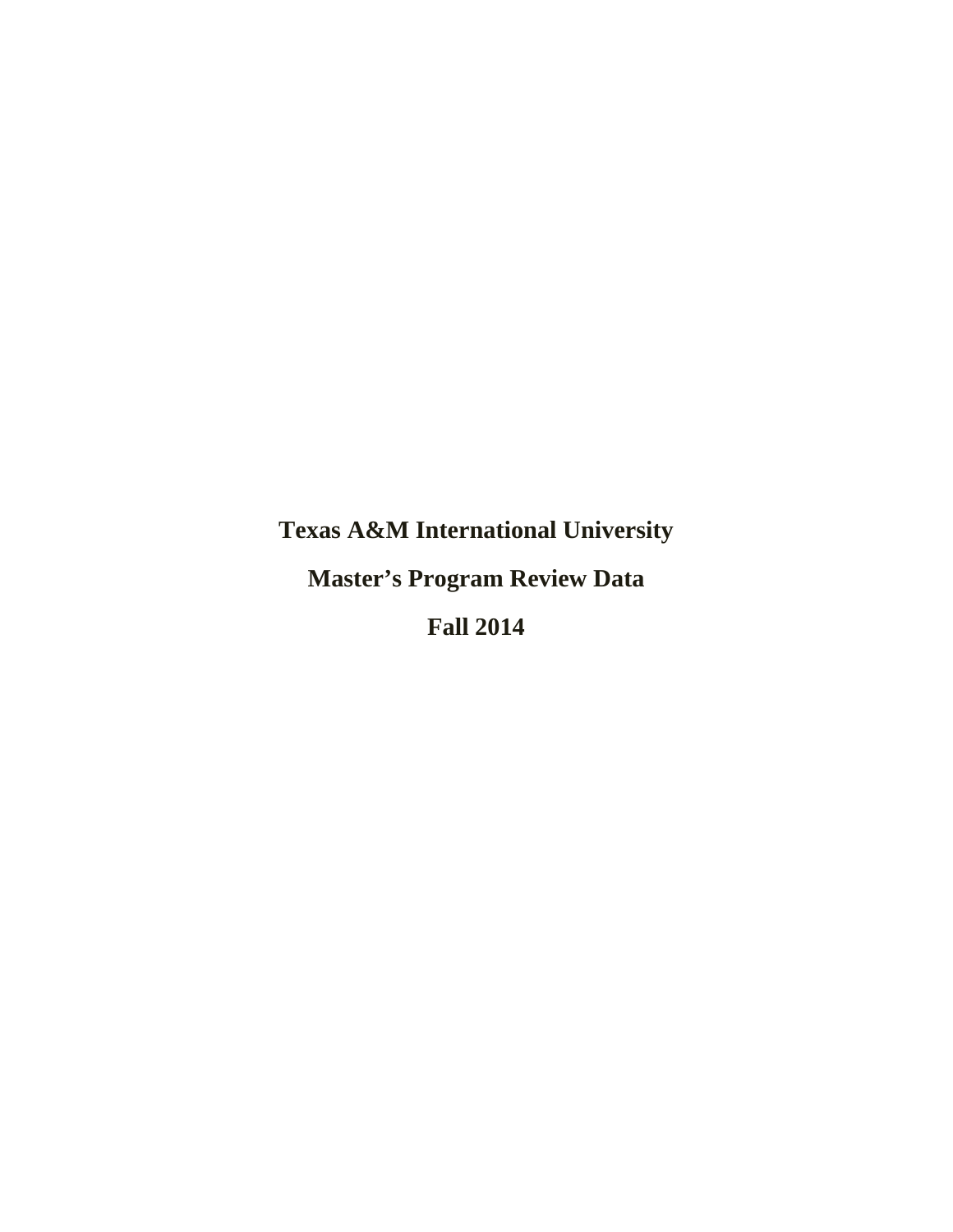### **Texas A & M International University Graduate Enrollment By College, Degree and Major Fall 2011 and Fall 2012**

|                  |               |                                              |                |                         |                |                  |            | <b>Semester</b> |                |                  |                |                  |            |              |
|------------------|---------------|----------------------------------------------|----------------|-------------------------|----------------|------------------|------------|-----------------|----------------|------------------|----------------|------------------|------------|--------------|
|                  |               |                                              |                |                         |                | <b>Fall 2011</b> |            |                 |                |                  |                | <b>Fall 2012</b> |            |              |
|                  |               |                                              | Grad           | Full                    | Part           |                  |            | <b>FTE</b>      | Grad           | Full             | Part           |                  |            | <b>FTE</b>   |
| College          | <b>Degree</b> | Major                                        | $_{\rm Cnt}$   | Time                    | <b>Time</b>    | %FT              | <b>SCH</b> | [SCH/9]         | $\mathbf{Cnt}$ | <b>Time</b>      | Time           | %FT              | <b>SCH</b> | [SCH/9]      |
| AS               | MA            | <b>Counseling Psychology</b>                 | 55             | 15                      | 40             | 27.27            | 356        | 39.56           | 61             | 20               | 41             | 32.79            | 396        | 44.00        |
|                  |               | English                                      | 19             |                         | 15             | 21.05            | 117        | 13.00           | 19             | 5                | 14             | 26.32            | 120        | 13.33        |
|                  |               | History                                      |                |                         | 8              | 11.11            | 42         | 4.67            | 5              | $\overline{2}$   | 3              | 40.00            | 30         | 3.33         |
|                  |               | <b>History and Political Thought</b>         |                |                         |                |                  |            |                 | 12             | 3                | 9              | 25.00            | 75         | 8.33         |
|                  |               | Lang, Lit & Translation                      |                |                         |                |                  |            |                 | 2              |                  |                | 50.00            | 12         | 1.33         |
|                  |               | <b>Political Science</b>                     | 13             | 5                       | 8              | 38.46            | 84         | 9.33            |                | $\overline{2}$   | $\overline{2}$ | 50.00            | 30         | 3.33         |
|                  |               | Sociology                                    | 19             |                         | 16             | 15.79            | 117        | 13.00           | 12             |                  | 11             | 8.33             | 63         | 7.00         |
|                  |               | Spanish                                      | 18             |                         | 17             | 5.56             | 108        | 12.00           | 14             | $\overline{2}$   | 12             | 14.29            | 81         | 9.00         |
|                  | <b>MPA</b>    | <b>Health Administration</b>                 |                | 0                       | 1              | .00              | 3          | .33             |                |                  |                |                  |            |              |
|                  |               | <b>Public Administration</b>                 | 29             | 3                       | 26             | 10.34            | 156        | 17.33           | 26             | 3                | 23             | 11.54            | 144        | 16.00        |
|                  | <b>MS</b>     | <b>Biology</b>                               | 29             | 16                      | 13             | 55.17            | 223        | 24.78           | 28             | 14               | 14             | 50.00            | 211        | 23.44        |
|                  |               | <b>Criminal Justice</b>                      | 34             | 4                       | 30             | 11.76            | 177        | 19.67           | 31             | 6                | 25             | 19.35            | 189        | 21.00        |
|                  |               | <b>Mathematics</b>                           | 12             | 3                       | 9              | 25.00            | 63         | 7.00            | 11             | 8                | 3              | 72.73            | 80         | 8.89         |
|                  |               | Psychology                                   | 10             | 3                       | $\overline{7}$ | 30.00            | 60         | 6.67            | 19             | $\overline{4}$   | 15             | 21.05            | 109        | 12.11        |
| <b>Total AS</b>  |               |                                              | 248            | 58                      | 190            | 23.39            | 1506       | 167.33          | 244            | 71               | 173            | 29.10            | 1540       | 171.11       |
|                  |               |                                              |                |                         |                |                  |            |                 |                |                  |                |                  |            |              |
| <b>ED</b>        | <b>MS</b>     | <b>Curriculum and Instruction</b>            | 27             | 3                       | 24             | 11.11            | 150        | 16.67           | 24             | 3                | 21             | 12.50            | 128        | 14.22        |
|                  |               | <b>Education Intervent for Autism</b>        | 3              | $\theta$                | 3              | .00              | 15         | 1.67            | $\overline{A}$ | $\mathbf{0}$     | $\overline{4}$ | .00              | 25         | 2.78         |
|                  |               | <b>School Counseling</b>                     | 58             | 6                       | 52             | 10.34            | 345        | 38.33           | 39             | $\overline{0}$   | 39             | .00              | 209        | 23.22        |
|                  |               | <b>Special Education</b>                     | 31             |                         | 30             | 3.23             | 177        | 19.67           | 26             | $\overline{2}$   | 24             | 7.69             | 156        | 17.33        |
|                  | <b>MSED</b>   | <b>Bilingual Education</b>                   | 14             | $\overline{c}$          | 12             | 14.29            | 84         | 9.33            | 14             | $\overline{c}$   | 12             | 14.29            | 81         | 9.00         |
|                  |               | Early Childhood Education                    | $\Delta$       | $\Omega$                | $\overline{4}$ | .00              | 24         | 2.67            | 3              | $\boldsymbol{0}$ | 3              | .00              | 12         | 1.33         |
|                  |               | <b>Educational Administration</b>            | 68             | 5                       | 63             | 7.35             | 387        | 43.00           | 82             | 16               | 66             | 19.51            | 498        | 55.33        |
|                  |               | Reading                                      | 11             |                         | 10             | 9.09             | 69         | 7.67            | $\overline{2}$ | $\mathbf{0}$     | $\overline{2}$ | .00              | 12         | 1.33         |
| <b>Total ED</b>  |               |                                              | 216            | 18                      | 198            | 8.33             | 1251       | 139.00          | 194            | 23               | 171            | 11.86            | 1121       | 124.56       |
|                  |               |                                              |                |                         |                |                  |            |                 |                |                  |                |                  |            |              |
| NH               | MSN           | <b>Nurse Practitioner</b>                    | 29             | $\overline{0}$          | 29             | .00              | 182        | 20.22           | 26             | $\mathbf{0}$     | 26             | .00              | 171        | 19.00        |
| <b>Total NH</b>  |               |                                              | 29             | $\bf{0}$                | 29             | .00              | 182        | 20.22           | 26             | $\bf{0}$         | 26             | .00              | 171        | <b>19.00</b> |
| <b>SSB</b>       | <b>MBA</b>    | <b>Business Administration</b>               | 10             |                         | 8              | 20.00            | 63         | 7.00            | 8              | $\overline{2}$   |                | 25.00            | 48         |              |
|                  |               | <b>International Banking</b>                 | $\mathfrak{D}$ |                         | -1             | 50.00            | 15         | 1.67            |                | $\mathbf{0}$     | 6              | .00              | 6          | 5.33<br>.67  |
|                  |               | International Trade                          |                | 3                       | $\overline{4}$ | 42.86            | 60         | 6.67            | $\overline{4}$ |                  | 3              | 25.00            | 27         | 3.00         |
|                  |               | <b>MBA</b> - Accounting                      | 19             | 3                       | 16             | 15.79            | 108        | 12.00           | 15             | 3                | 12             | 20.00            | 96         | 10.67        |
|                  |               | <b>MBA</b> - Information Systems             | $\mathbf{5}$   | $\overline{\mathbf{c}}$ | 3              | 40.00            | 36         | 4.00            | 5              | 11               | $\overline{a}$ | 20.00            | 33         | 3.67         |
|                  |               | <b>MBA</b> - International Banking & Finance |                | 4                       | $\overline{0}$ | 100.00           | $51\,$     | 5.67            | 10             | $\overline{4}$   | 6              | 40.00            | 69         | 7.67         |
|                  |               | <b>MBA - International Business Admin</b>    | 80             | 14                      | 66             | 17.50            | 474        | 52.67           | $77 \,$        | 11               | 66             | 14.29            | 459        | 51.00        |
|                  |               | <b>MBA</b> - International Finance           | 12             | 6                       | 6              | 50.00            | 93         | 10.33           | $\overline{4}$ | $\overline{0}$   | $\overline{4}$ | .00              | 18         | 2.00         |
|                  |               | <b>MBA</b> - Management                      | 55             | 7                       | 48             | 12.73            | 330        | 36.67           | 50             | $\overline{4}$   | 46             | 8.00             | 282        | 31.33        |
|                  |               | <b>MBA</b> - Marketing                       | 12             | $\overline{c}$          | 10             | 16.67            | 78         | 8.67            | 8              | 3                | 5              | 37.50            | 57         | 6.33         |
|                  | <b>MPACC</b>  | Accounting                                   | 38             | 5                       | 33             | 13.16            | 213        | 23.67           | 36             | $\mathbf{2}$     | 34             | 5.56             | 177        | 19.67        |
|                  | MS            | <b>Information Systems</b>                   | 27             | 13                      | 14             | 48.15            | 207        | 23.00           | 19             | 12               | $\overline{7}$ | 63.16            | 165        | 18.33        |
| <b>Total SSB</b> |               |                                              | 271            | 62                      | 209            | 22.88            | 1728       | 192.00          | 237            | 43               | 194            | 18.14            | 1437       | 159.67       |
| <b>Total</b>     |               |                                              | 764            | 138                     | 626            | 18.06            | 4667       | 518.56          | 701            | 137              | 564            | 19.54            | 4269       | 474.33       |

**WebFocus: IR\_PGM-REV-ENR-2015 as of 03/09/15**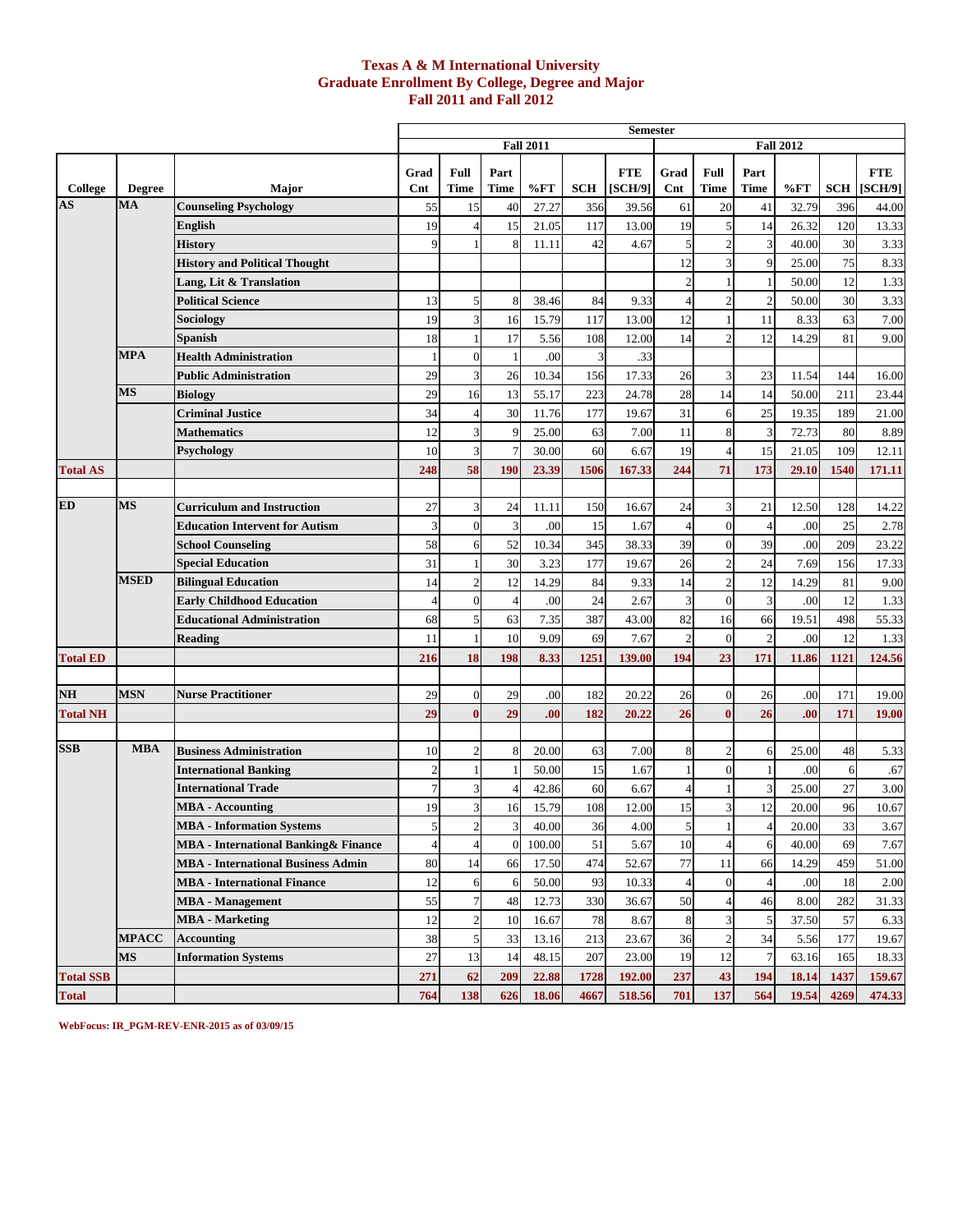### **Texas A & M International University Graduate Enrollment By College, Degree and Major Fall 2013 and Fall 2014**

|                  |               |                                           |                |                  |                |                  |            | <b>Semester</b>       |                |                     |                |                  |            |                       |
|------------------|---------------|-------------------------------------------|----------------|------------------|----------------|------------------|------------|-----------------------|----------------|---------------------|----------------|------------------|------------|-----------------------|
|                  |               |                                           |                |                  |                | <b>Fall 2013</b> |            |                       |                |                     |                | <b>Fall 2014</b> |            |                       |
| College          | <b>Degree</b> | Major                                     | Grad<br>Cnt    | Full<br>Time     | Part<br>Time   | %FT              | <b>SCH</b> | <b>FTE</b><br>[SCH/9] | Grad<br>Cnt    | Full<br><b>Time</b> | Part<br>Time   | %FT              | <b>SCH</b> | <b>FTE</b><br>[SCH/9] |
| AS               | MA            | <b>Counseling Psychology</b>              | 51             | 12               | 39             | 23.53            | 303        | 33.67                 | 45             | 17                  | 28             | 37.78            | 304        | 33.78                 |
|                  |               | English                                   | 16             | 3                | 13             | 18.75            | 99         | 11.00                 | 16             |                     | 15             | 6.25             | 87         | 9.67                  |
|                  |               | History                                   | $\overline{c}$ |                  |                | 50.00            | 12         | 1.33                  |                |                     |                |                  |            |                       |
|                  |               | <b>History and Political Thought</b>      | 18             | 3                | 15             | 16.67            | 111        | 12.33                 | 18             |                     | 13             | 27.78            | 114        | 12.67                 |
|                  |               | Lang, Lit & Translation                   | 10             | $\overline{2}$   | 8              | 20.00            | 63         | 7.00                  | 17             |                     | 14             | 17.65            | 105        | 11.67                 |
|                  |               | <b>Political Science</b>                  | $\mathfrak{D}$ | $\theta$         | $\overline{c}$ | .00              | 9          | 1.00                  |                |                     |                |                  |            |                       |
|                  |               | <b>Rhetoric and Comp-Thesis</b>           |                |                  |                |                  |            |                       |                | $\Omega$            | $\mathbf{1}$   | .00              |            | .33                   |
|                  |               | Sociology                                 | 9              |                  | 8              | 11.11            | 48         | 5.33                  | 13             |                     | 11             | 15.38            | 75         | 8.33                  |
|                  |               | Spanish                                   | 7              |                  | 6              | 14.29            | 36         | 4.00                  | 5              | 2                   | 3              | 40.00            | 33         | 3.67                  |
|                  |               | Undeclared                                |                |                  |                |                  |            |                       | $\overline{c}$ | $\mathbf{0}$        | $\overline{c}$ | .00              | 12         | 1.33                  |
|                  | <b>MPA</b>    | <b>Public Administration</b>              | 36             | 8                | 28             | 22.22            | 231        | 25.67                 | 40             |                     | 39             | 2.50             | 201        | 22.33                 |
|                  | <b>MS</b>     | <b>Biology</b>                            | 34             | 21               | 13             | 61.76            | 260        | 28.89                 | 36             | 18                  | 18             | 50.00            | 263        | 29.22                 |
|                  |               | <b>Criminal Justice</b>                   | 45             | 14               | 31             | 31.11            | 309        | 34.33                 | 33             | $\theta$            | 33             | .00              | 111        | 12.33                 |
|                  |               | <b>Mathematics</b>                        | 9              | $\overline{4}$   | 5              | 44.44            | 63         | 7.00                  | 9              | 6                   | 3              | 66.67            | 72         | 8.00                  |
|                  |               | Psychology                                | 16             | $\overline{4}$   | 12             | 25.00            | 102        | 11.33                 | 10             | $\theta$            | 10             | .00              | 45         | 5.00                  |
| <b>Total AS</b>  |               |                                           | 255            | 74               | 181            | 29.02            | 1646       | 182.89                | 245            | 55                  | 190            | 22.45            | 1425       | 158.33                |
|                  |               |                                           |                |                  |                |                  |            |                       |                |                     |                |                  |            |                       |
| <b>ED</b>        | MS            | <b>Curriculum and Instruction</b>         | 52             | $\overline{4}$   | 48             | 7.69             | 300        | 33.33                 | 30             | 1                   | 28             | 6.67             | 171        | 19.00                 |
|                  |               | <b>Education Intervent for Autism</b>     |                | $\mathbf{0}$     |                | .00              | -1         | .11                   |                |                     |                |                  |            |                       |
|                  |               | <b>School Counseling</b>                  | 46             | 10               | 36             | 21.74            | 288        | 32.00                 | 50             | 19                  | 31             | 38.00            | 348        | 38.67                 |
|                  |               | <b>Special Education</b>                  | 23             | 3                | 20             | 13.04            | 142        | 15.78                 | 24             |                     | 20             | 16.67            | 144        | 16.00                 |
|                  | <b>MSED</b>   | <b>Bilingual Education</b>                | 8              | $\boldsymbol{0}$ | 8              | .00              | 42         | 4.67                  |                |                     |                |                  |            |                       |
|                  |               | <b>Educational Administration</b>         | 68             | $\overline{4}$   | 64             | 5.88             | 390        | 43.33                 | 57             | 5                   | 52             | 8.77             | 300        | 33.33                 |
|                  |               | Reading                                   | 5              |                  |                | 20.00            | 33         | 3.67                  | 4              |                     | 3              | 25.00            | 27         | 3.00                  |
| <b>Total ED</b>  |               |                                           | 203            | 22               | 181            | 10.84            | 1196       | 132.89                | 165            | 31                  | 134            | 18.79            | 990        | 110.00                |
|                  |               |                                           |                |                  |                |                  |            |                       |                |                     |                |                  |            |                       |
| <b>NH</b>        | <b>MSN</b>    | <b>Nurse Practitioner</b>                 | 29             | $\overline{0}$   | 29             | .00              | 174        | 19.33                 | 19             | $\mathbf{0}$        | 19             | .00              | 123        | 13.67                 |
|                  |               | <b>Nursing Administration</b>             | 10             | $\overline{0}$   | 10             | .00              | 60         | 6.67                  | Δ              | $\theta$            | $\overline{4}$ | .00              | 28         | 3.11                  |
| <b>Total NH</b>  |               |                                           | 39             | $\bf{0}$         | 39             | .00              | 234        | 26.00                 | 23             | $\mathbf{0}$        | 23             | .00              | 151        | 16.78                 |
|                  |               |                                           |                |                  |                |                  |            |                       |                |                     |                |                  |            |                       |
| <b>SSB</b>       | <b>MBA</b>    | <b>Business Administration</b>            | 4              |                  | 3              | 25.00            | 24         | 2.67                  |                |                     |                |                  |            |                       |
|                  |               | <b>International Trade</b>                |                | $\overline{0}$   | $\overline{2}$ | .00              | 6          | .67                   |                |                     | $\overline{0}$ | 100.00           | Q          | 1.00                  |
|                  |               | MBA - Accounting                          | 3              | $\overline{2}$   |                | 66.67            | 21         | 2.33                  |                |                     |                |                  |            |                       |
|                  |               | MBA - International Banking & Finance     | <sup>11</sup>  | 6                | 5              | 54.55            | 84         | 9.33                  | 23             | 8                   | 15             | 34.78            | 156        | 17.33                 |
|                  |               | <b>MBA - International Business Admin</b> | 98             | $\sqrt{5}$       | 93             | 5.10             | 556        | 61.78                 | 87             | 13                  | 74             | 14.94            | 549        | 61.00                 |
|                  |               | <b>MBA</b> - International Finance        |                | $\mathbf{0}$     | $\mathbf{1}$   | .00              | 6          | .67                   |                |                     |                |                  |            |                       |
|                  |               | <b>MBA</b> - Management                   | 59             | $\,$ 8 $\,$      | 51             | 13.56            | 354        | 39.33                 | 69             | 18                  | 51             | 26.09            | 468        | 52.00                 |
|                  |               | <b>MBA</b> - Marketing                    | $\overline{c}$ | $\mathbf{0}$     | $\overline{c}$ | .00              | 9          | 1.00                  |                | $\theta$            | $\mathbf{1}$   | .00              |            | .33                   |
|                  | <b>MPACC</b>  | <b>Accounting</b>                         | 30             | 5                | 25             | 16.67            | 174        | 19.33                 | 45             | 16                  | 29             | 35.56            | 309        | 34.33                 |
|                  | MS            | <b>Information Systems</b>                | 36             | 17               | 19             | 47.22            | 256        | 28.44                 | 62             | 44                  | 18             | 70.97            | 623        | 69.22                 |
| <b>Total SSB</b> |               |                                           | 246            | 44               | 202            | 17.89            | 1490       | 165.56                | 288            | 100                 | 188            | 34.72            | 2117       | 235.22                |
| <b>Total</b>     |               |                                           | 743            | 140              | 603            | 18.84            | 4566       | 507.33                | 721            | 186                 | 535            | 25.80            | 4683       | 520.33                |

**WebFocus: IR\_PGM-REV-ENR-2015 as of 03/09/15**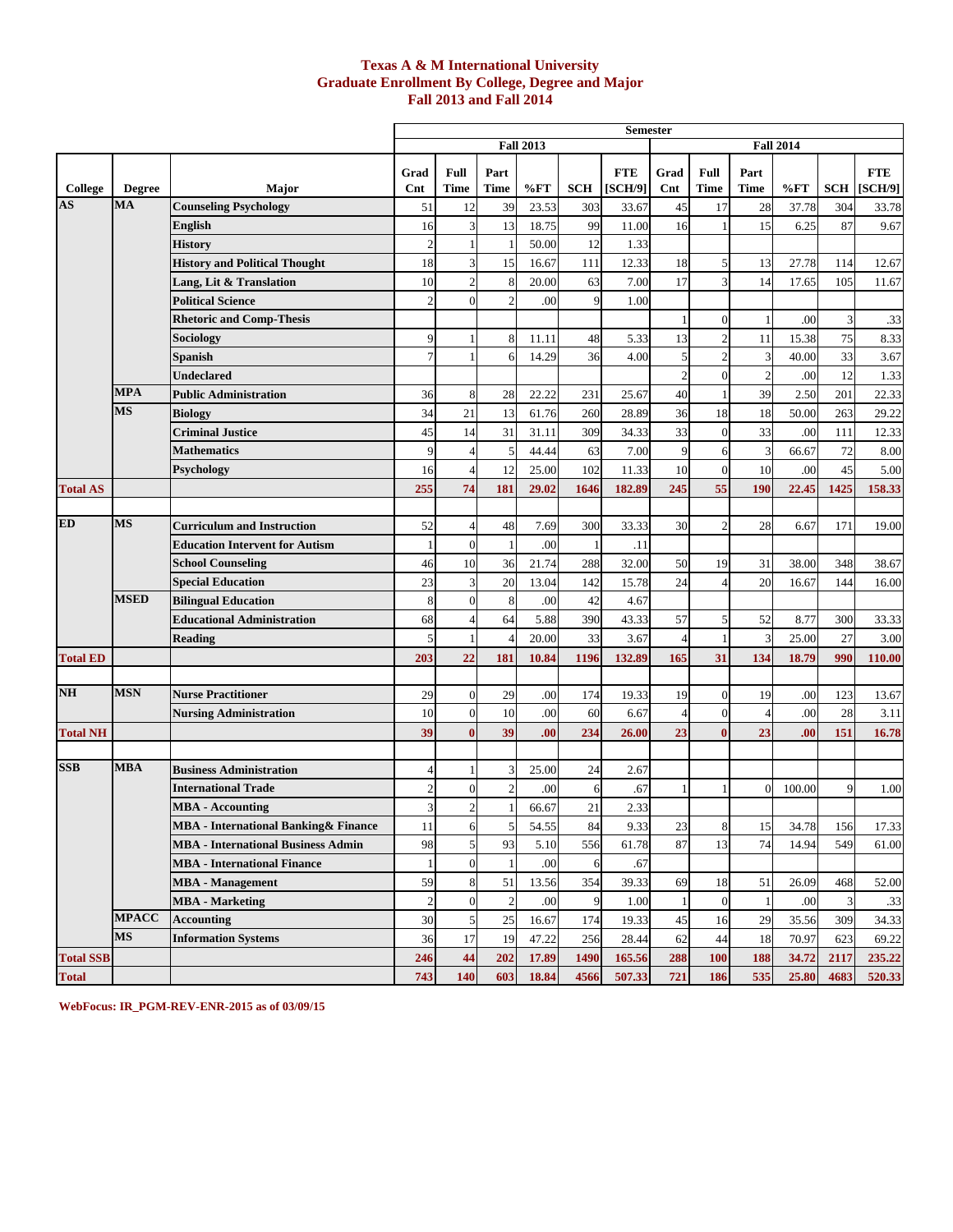WebFocus: IR\_PGM-REV-ENR-2015 as of 03/09/15 **WebFocus: IR\_PGM-REV-ENR-2015 as of 03/09/15**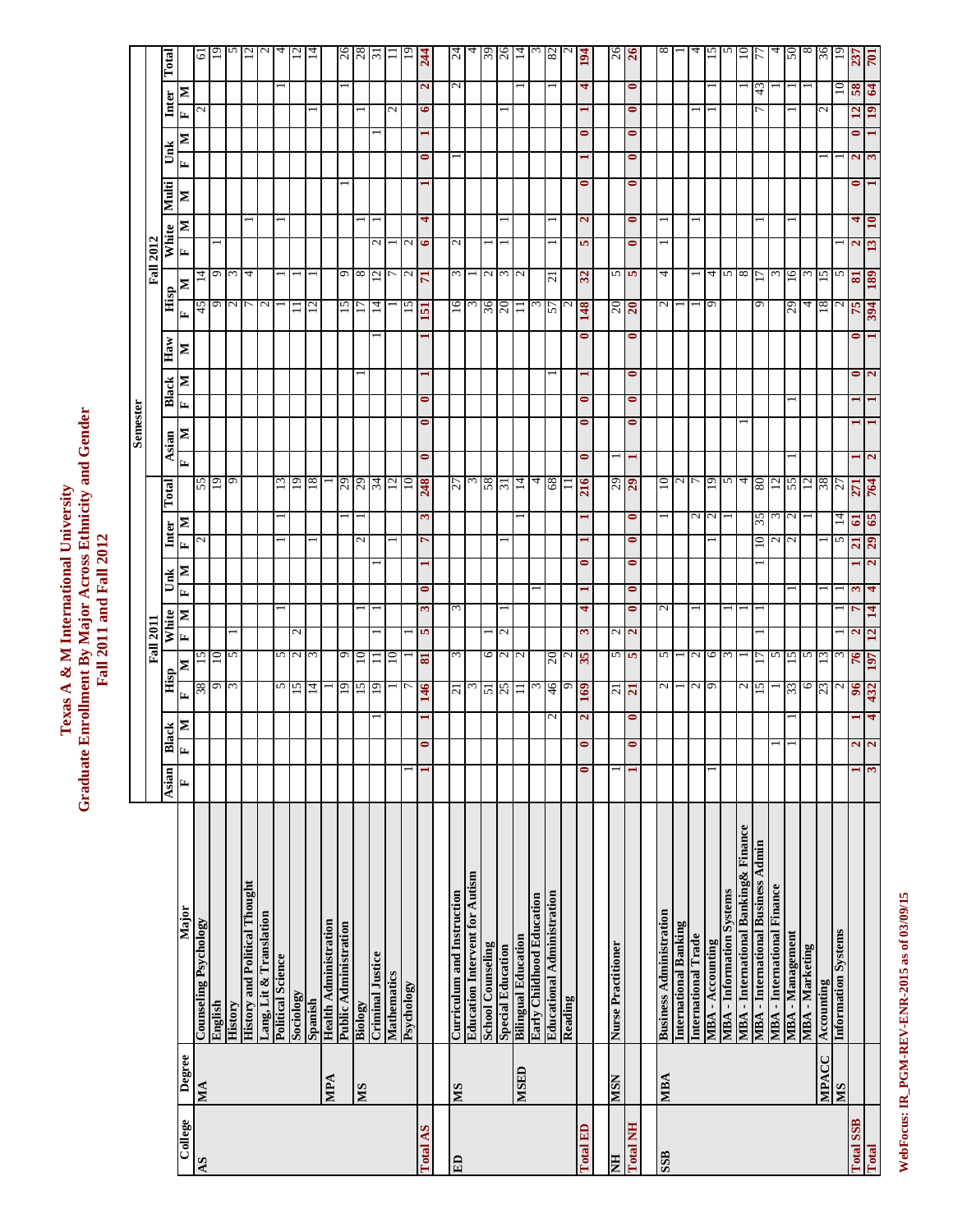# Texas A & M International University<br>Graduate Enrollment By Major Across Ethnicity and Gender<br>Fall 2013 and Fall 2014 **Graduate Enrollment By Major Across Ethnicity and Gender Texas A & M International University Fall 2013 and Fall 2014**

**Semester**

**Semester** 

|                  |              |                                       |                         |                          |                   | <b>Fall 2013</b>     |                        |                                     |                                             |           |                                   |                        |                          | <b>Fall 2014</b> |                   |                    |                           |                 |
|------------------|--------------|---------------------------------------|-------------------------|--------------------------|-------------------|----------------------|------------------------|-------------------------------------|---------------------------------------------|-----------|-----------------------------------|------------------------|--------------------------|------------------|-------------------|--------------------|---------------------------|-----------------|
|                  |              |                                       | sian                    | Black                    | Hisp              | White                | Multi                  | Inter                               | Total                                       | Amer Ind  | <b>Asian</b>                      | Black                  | Hisp                     |                  | White             | Multi              | Inter                     | Total           |
| College          | Degree       | Major                                 | Σ<br>≺  ≖               | Σ<br>Ĺ.                  | Σ<br>⋤            | E                    | Σ                      | Σ<br>E                              |                                             | ⋤         | Σ<br>⋤                            | Σ<br>E                 | E                        | ≅                | Σ                 |                    | ≅<br>E                    |                 |
| AS               | MA           | <b>Counseling Psychology</b>          |                         |                          | 36                | 12                   |                        | $\omega$                            | 51                                          |           |                                   |                        | 35                       |                  |                   |                    | $\omega$                  | 45              |
|                  |              | English                               |                         |                          | Ō                 |                      |                        |                                     |                                             |           |                                   |                        |                          | 6                | $\mathbf{c}$      |                    |                           | 16              |
|                  |              | History                               |                         |                          |                   | 2<br>S               |                        |                                     |                                             |           |                                   |                        |                          |                  |                   |                    |                           |                 |
|                  |              | <b>History and Political Thought</b>  |                         |                          | ${}^{\circ}$      | 8                    |                        |                                     | $\frac{16}{2}$ $\frac{8}{2}$ $\frac{12}{2}$ |           |                                   |                        | 4                        | 13               |                   |                    |                           | 18              |
|                  |              | Lang, Lit & Translation               |                         |                          | ۰                 |                      |                        |                                     |                                             |           |                                   |                        | $\mathbf 2$              | 4                |                   |                    |                           |                 |
|                  |              | Political Science                     |                         |                          |                   |                      |                        |                                     | $\mathbf{C}$                                |           |                                   |                        |                          |                  |                   |                    |                           |                 |
|                  |              | Rhetoric and Comp-Thesis              |                         |                          |                   |                      |                        |                                     |                                             |           |                                   |                        |                          |                  |                   |                    |                           |                 |
|                  |              | Sociology                             |                         |                          | ٥                 |                      |                        |                                     |                                             |           |                                   |                        | $\overline{\mathcal{C}}$ |                  |                   |                    |                           |                 |
|                  |              | Spanish                               |                         |                          | 4                 | $\overline{c}$       |                        |                                     | $\overline{2}$                              |           |                                   |                        | 3                        |                  |                   |                    |                           |                 |
|                  |              | Undeclared                            |                         |                          |                   |                      |                        |                                     |                                             |           |                                   |                        | $\sim$                   |                  |                   |                    |                           |                 |
|                  | VdM          | Public Administration                 |                         |                          | 22                | 14                   |                        |                                     | 36                                          |           |                                   |                        | $\overline{c}$           |                  | $\mathbf{\Omega}$ |                    |                           | 40              |
|                  | SM           | Biology                               |                         | $\sim$                   | 19                | 9                    |                        |                                     | 34                                          |           |                                   | N                      | $\overline{c}$           | Q                |                   |                    |                           | 36              |
|                  |              | <b>Criminal Justice</b>               |                         | $\overline{\mathcal{C}}$ | 22                | 91                   | ξ                      |                                     | 45                                          |           |                                   |                        | $^{15}$                  | 15               |                   |                    |                           | 33              |
|                  |              | Mathematics                           |                         |                          |                   | 5                    |                        |                                     | $\sigma$                                    |           |                                   |                        | N                        | 6                |                   |                    |                           |                 |
|                  |              | Psychology                            |                         |                          | $\supseteq$       | 4                    |                        |                                     | $\tilde{9}$                                 |           |                                   |                        | ${}^{\circ}$             |                  |                   |                    |                           |                 |
| <b>Total AS</b>  |              |                                       | $\bullet$               | 4                        | <b>IS2</b>        | 6<br>64              | $\bullet$<br>$\bullet$ | 5                                   | 255                                         | $\bullet$ | $\bullet$<br>$\blacksquare$       | 3<br>$\bullet$         | 143                      | 80               | $\mathbf{6}$<br>4 | $\bullet$          | $\mathbf{\tilde{z}}$<br>6 | 245             |
|                  |              |                                       |                         |                          |                   |                      |                        |                                     |                                             |           |                                   |                        |                          |                  |                   |                    |                           |                 |
| E <sub>D</sub>   | SM           | Curriculum and Instruction            |                         |                          | 77                | 5<br>$\Box$          |                        |                                     | 52                                          |           |                                   |                        | 24                       | 5                |                   |                    |                           | 30              |
|                  |              | <b>Education Intervent for Autism</b> |                         |                          |                   |                      |                        |                                     |                                             |           |                                   |                        |                          |                  |                   |                    |                           |                 |
|                  |              | <b>School Counseling</b>              |                         |                          | $\overline{4}$    | 3                    |                        |                                     | 46                                          |           |                                   |                        | 45                       | 3                |                   |                    |                           | $50\,$          |
|                  |              | <b>Special Education</b>              |                         |                          | $\overline{z}$    | $\sim$               |                        |                                     |                                             |           |                                   |                        | 22                       |                  |                   |                    |                           | $\overline{24}$ |
|                  | <b>GHSIN</b> | <b>Bilingual Education</b>            |                         |                          | ∞                 |                      |                        |                                     |                                             |           |                                   |                        |                          |                  |                   |                    |                           |                 |
|                  |              | <b>Educational Administration</b>     |                         |                          | 40                | $\omega$<br>23       |                        |                                     | $\frac{23}{8}$                              |           |                                   |                        | 36                       | 17               | 4                 |                    |                           | ৸               |
|                  |              | Reading                               |                         |                          | 4                 |                      |                        |                                     | 5                                           |           |                                   |                        | ω                        |                  |                   |                    |                           |                 |
| <b>Total ED</b>  |              |                                       | 0                       | =                        | <b>152</b>        | 6<br>$\overline{40}$ |                        | $\mathbf{z}$                        | 203<br>=                                    | =         | $\bullet$<br>$\mathbf{\tilde{c}}$ | $\bullet$<br>$\bullet$ | 130                      | 27               | $\bullet$<br>5    | 0                  | =<br>۳                    | 165             |
|                  |              |                                       |                         |                          |                   |                      |                        |                                     |                                             |           |                                   |                        |                          |                  |                   |                    |                           |                 |
| E                | <b>NSIV</b>  | <b>Nurse Practitioner</b>             |                         |                          | $\overline{21}$   | 5                    |                        |                                     | 67                                          |           | ξ                                 |                        | $\equiv$                 | 5                |                   |                    |                           | $\overline{5}$  |
|                  |              | Nursing Administration                |                         |                          | $^{\circ}$        |                      |                        |                                     | 10                                          |           |                                   |                        | ε                        |                  |                   |                    |                           |                 |
| <b>Total NH</b>  |              |                                       |                         | $\bullet$<br>$\bullet$   | 29                | 6                    | $\bullet$<br>$\bullet$ |                                     | 39<br>$\bullet$                             | $\bullet$ | $\mathfrak{g}$<br>$\bullet$       | $\bullet$<br>$\bullet$ | 14                       | 5                | $\bullet$         | $\bullet$          | $\bullet$<br>$\bullet$    | $\mathbf{z}$    |
|                  |              |                                       |                         |                          |                   |                      |                        |                                     |                                             |           |                                   |                        |                          |                  |                   |                    |                           |                 |
| SSB              | MBA          | <b>Business Administration</b>        |                         |                          | $\sim$            |                      |                        |                                     | 400                                         |           |                                   |                        |                          |                  |                   |                    |                           |                 |
|                  |              | International Trade                   |                         |                          |                   |                      |                        |                                     |                                             |           |                                   |                        |                          |                  |                   |                    |                           |                 |
|                  |              | MBA - Accounting                      |                         |                          | $\epsilon$        |                      |                        |                                     |                                             |           |                                   |                        |                          |                  |                   |                    |                           |                 |
|                  |              | MBA - International Banking & Finance |                         |                          | $\mathbf{\Omega}$ | 8                    |                        |                                     |                                             |           |                                   |                        | ${}^{\infty}$            | Q                |                   |                    | 3                         | 23              |
|                  |              | MBA - International Business Admin    |                         |                          | 57                | $\overline{24}$      |                        | 37<br>$\sigma$                      | 86                                          |           |                                   | 3                      | 22                       | 77               |                   |                    | 24<br>8                   | 78              |
|                  |              | <b>MBA</b> - International Finance    |                         |                          |                   |                      |                        |                                     |                                             |           |                                   |                        |                          |                  |                   |                    |                           |                 |
|                  |              | MBA-Management                        |                         |                          | 51                | 22                   |                        |                                     | 59<br>N                                     |           |                                   | N                      | 36                       | 26               | N                 | $\mathbf 2$        |                           | 69              |
|                  |              | <b>MBA</b> - Marketing                |                         |                          |                   |                      |                        |                                     |                                             |           |                                   |                        |                          |                  |                   |                    |                           |                 |
|                  | <b>MPACC</b> | Accounting                            |                         |                          | 15                | 12                   |                        |                                     | 05                                          |           |                                   |                        | 22                       | 20               |                   |                    |                           | 45              |
|                  | <b>NIS</b>   | <b>Information Systems</b>            |                         |                          |                   | $\overline{10}$      |                        | 4                                   | 36<br>$\overline{4}$                        |           |                                   |                        |                          | 6                |                   |                    | 37<br>15                  | 62              |
| <b>Total SSB</b> |              |                                       |                         | 3<br>ω                   | $\boldsymbol{87}$ | 80                   |                        | $\epsilon$ s<br>13                  | 246                                         |           | $\mathbf{\hat{z}}$                | ω<br>4                 | $\mathfrak{B}$           | 88               | 3<br>3            | $\mathbf{\hat{z}}$ | ड<br>$\overline{a}$       | 887             |
| Total            |              |                                       | $\overline{\mathbf{c}}$ | 8<br>4                   | 420               | <b>16</b><br>205     | $\infty$               | 54<br>21<br>$\overline{\mathbf{c}}$ | 743                                         |           | <b>in</b><br>4                    | 6<br>4                 | <b>08£</b>               | 13<br><b>200</b> | $\bullet$         | $\mathbf{z}$       | 66<br>31                  | 721             |

WebFocus: IR\_PGM-REV-ENR-2015 as of 03/09/15 **WebFocus: IR\_PGM-REV-ENR-2015 as of 03/09/15**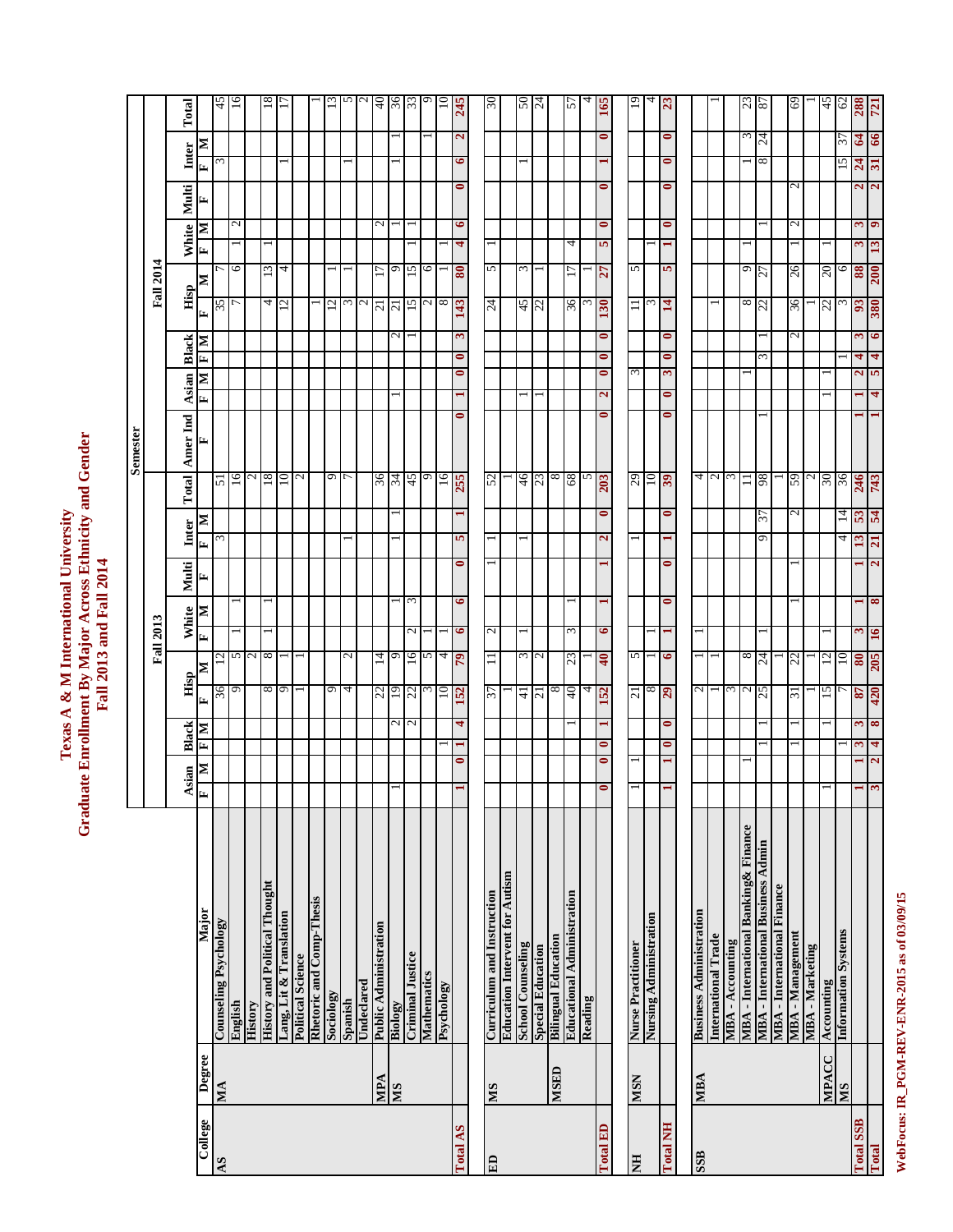# Texas A & M International University<br>Graduate Retention By College, Degree and Major<br>Fall 2010 to Fall 2013 **Graduate Retention By College, Degree and Major Texas A & M International University Fall 2010 to Fall 2013**

|                 |             |                                       |                |                             |           |                          |                             |                   | <b>Semester</b>          |                             |              |                   |                             |                         |
|-----------------|-------------|---------------------------------------|----------------|-----------------------------|-----------|--------------------------|-----------------------------|-------------------|--------------------------|-----------------------------|--------------|-------------------|-----------------------------|-------------------------|
|                 |             |                                       |                | <b>Fall 2010</b>            |           |                          | <b>Fall 2011</b>            |                   |                          | <b>Fall 2012</b>            |              |                   | <b>Fall 2013</b>            |                         |
| College         | Degree      | Major                                 | Grad<br>New    | Next Fall<br><b>Cnt Ret</b> | %Ret      | Grad<br>New              | Next Fall<br><b>Cnt Ret</b> | %Ret              | Grad<br>New              | Next Fall<br><b>Cnt Ret</b> | %Ret         | Grad<br>New       | Next Fall<br><b>Cnt Ret</b> | %Ret                    |
| AS              | MA          | Counseling Psychology                 |                | 4                           | 36.36     | $\overline{c}$           | $\sigma$                    | 75.00             | $\vec{a}$                | $\overline{10}$             | 71.43        | 10                | ω                           | 30.00                   |
|                 |             | English                               | 6              | $\epsilon$                  | 50.00     | $\epsilon$               | $\mathcal{L}$               | 66.67             |                          | $\circ$                     | $\mathbf{S}$ | S                 | 4                           | 80.00                   |
|                 |             | History                               | 6              | 3                           | 50.00     | $\overline{\phantom{0}}$ |                             | 100.00            |                          |                             |              |                   |                             |                         |
|                 |             | <b>History and Political Thought</b>  |                |                             |           |                          |                             |                   | 6                        | $\omega$                    | 50.00        | $\overline{ }$    | 5                           | .43<br>$\overline{7}$ . |
|                 |             | Lang, Lit & Translation               |                |                             |           |                          |                             |                   | $\mathcal{L}$            | $\mathcal{L}$               | 100.00       | $\omega$          |                             | 33.33                   |
|                 |             | <b>Political Science</b>              |                |                             |           | $\sim$                   | $\mathbf{\Omega}$           | 66.67             |                          |                             |              |                   |                             |                         |
|                 |             | Sociology                             | $\omega$       |                             | 33.33     | 4                        |                             | 25.00             | $\mathbf{c}$             |                             | 50.00        | 4                 | $\epsilon$                  | 75.00                   |
|                 |             | Spanish                               | $\sim$         | $\mathbf{C}$                | 100.00    | 4                        | 4                           | 100.00            | $\overline{\phantom{0}}$ |                             | 100.00       |                   |                             |                         |
|                 | MPA         | Public Administration                 | $\sigma$       | 4                           | 44.44     | $\circ$                  |                             | 16.67             | 7                        | $\omega$                    | 42.86        | ᠪ                 | ${}^{\infty}$               | 88.89                   |
|                 | <b>NIS</b>  | Biology                               | $\sim$         | $\omega$                    | 60.00     | $\infty$                 | $\overline{ }$              | 87.50             | $\overline{ }$           | S                           | 71.43        | $\overline{10}$   | ᡡ                           | 90.00                   |
|                 |             | <b>Criminal Justice</b>               | 4              | 4                           | 28.57     | ${}^{\circ}$             | $\mathcal{L}$               | 25.00             | $\equiv$                 | 4                           | 36.36        | $\overline{1}$    |                             | 64.71                   |
|                 |             | <b>Mathematics</b>                    | $\omega$       | $\omega$                    | 100.00    | $\overline{\phantom{0}}$ |                             | 100.00            |                          |                             | 100.00       | $\mathbf{C}$      |                             | 50.00                   |
|                 |             | Psychology                            | $\sim$         | 4                           | 80.00     | $\mathbf{\Omega}$        | $\circ$                     | $\mathcal{S}_{0}$ | 4                        |                             | 25.00        |                   | ○                           | S                       |
| Total AS        |             |                                       | $\mathbf{A}$   | $\overline{\mathbf{5}}$     | 48.44     | 52                       | $30\,$                      | 57.69             | $\mathbf{56}$            | $\overline{\mathbf{3}}$     | 55.36        | $\boldsymbol{68}$ | 45                          | 66.18                   |
|                 |             |                                       |                |                             |           |                          |                             |                   |                          |                             |              |                   |                             |                         |
| ED              | SM          | Curriculum and Instruction            | $\overline{ }$ | $\mathbf{C}$                | 57<br>28. | $\sim$                   |                             | 50.00             | 4                        | $\sim$                      | 50.00        | $\overline{ }$    | $\omega$                    | 42.86                   |
|                 |             | <b>Education Intervent for Autism</b> |                |                             |           |                          | $\circ$                     | $.00\,$           |                          |                             | 100.00       |                   |                             |                         |
|                 |             | <b>School Counseling</b>              | $10\,$         | $\overline{ }$              | 70.00     | $\circ$                  | $\omega$                    | 50.00             | 5                        | 4                           | 80.00        | $\overline{c}$    | ᡡ                           | 75.00                   |
|                 |             | <b>Special Education</b>              | ${}^{\circ}$   | 5                           | 62.50     | $\overline{ }$           |                             | 100.00            | $\mathcal{L}$            |                             | 50.00        | 4                 | 4                           | 100.00                  |
|                 | <b>MSED</b> | <b>Bilingual Education</b>            | $\sim$         | $\mathbf{C}$                | 40.00     | $\omega$                 | $\mathbf{C}$                | 66.67             | $\mathbf{C}$             |                             | 50.00        | 5                 | $\circ$                     | 00                      |
|                 |             | Early Childhood Education             |                | $\circ$                     | .00       | $\mathcal{L}$            | $\mathcal{L}$               | 100.00            |                          |                             |              |                   |                             |                         |
|                 |             | <b>Educational Administration</b>     | 그              | Ξ                           | 78.57     | $\circ$                  | $\mathfrak{c}$              | 50.00             | $\overline{4}$           |                             | 78.57        | 12                | $\overline{r}$              | 58.33                   |
| Total ED        |             |                                       | 45             | 27                          | 60.00     | $\overline{a}$           | $\overline{2}$              | 57.14             | 28                       | $\overline{20}$             | 71.43        | $\ddot{\bm{z}}$   | 23                          | 57.50                   |
|                 |             |                                       |                |                             |           |                          |                             |                   |                          |                             |              |                   |                             |                         |
| E               | <b>MSN</b>  | <b>Nurse Practitioner</b>             | $\vec{a}$      | $12 \,$                     | 85.71     | $\vec{a}$                | $12 \,$                     | 85.71             |                          |                             |              | $\vec{a}$         | $\sigma$                    | 64.29                   |
|                 |             | Nursing Administration                |                |                             |           |                          |                             |                   |                          |                             |              | Ō                 | 4                           | 44.44                   |
| <b>Total NH</b> |             |                                       | 14             | $\overline{12}$             | 85.71     | $\overline{14}$          | 12                          | 85.71             | $\bullet$                | $\bullet$                   | $\mathbf{5}$ | 23                | 13                          | 56.52                   |
|                 |             |                                       |                |                             |           |                          |                             |                   |                          |                             |              |                   |                             |                         |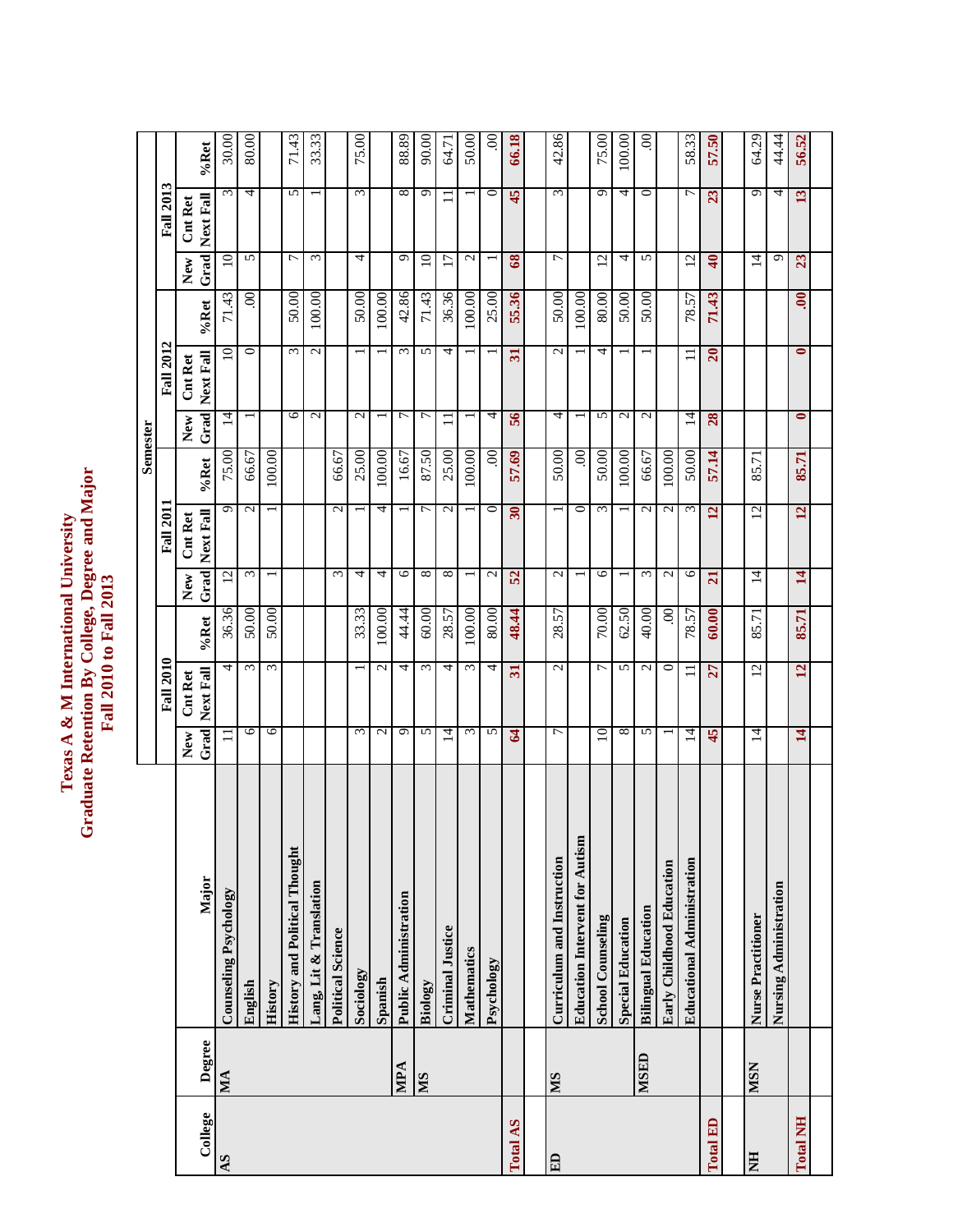# Texas A & M International University<br>Graduate Retention By College, Degree and Major<br>Fall 2010 to Fall 2013 **Graduate Retention By College, Degree and Major Texas A & M International University Fall 2010 to Fall 2013**

|                  |        |                                           |                          |                          |         |                          |                       |        | Semester         |                       |         |            |                       |        |
|------------------|--------|-------------------------------------------|--------------------------|--------------------------|---------|--------------------------|-----------------------|--------|------------------|-----------------------|---------|------------|-----------------------|--------|
|                  |        |                                           |                          | <b>Fall 2010</b>         |         |                          | <b>Fall 2011</b>      |        |                  | <b>Fall 2012</b>      |         |            | <b>Fall 2013</b>      |        |
|                  |        |                                           | New                      | <b>Cnt Ret</b>           |         | New<br>                  | <b>Cnt Ret</b>        |        | New              | <b>Cnt Ret</b>        |         | New        | <b>Cnt Ret</b>        |        |
| College          | Degree | Major                                     |                          | <b>Grad</b> Next Fall    | %Ret    |                          | <b>Grad</b> Next Fall | %Ret   |                  | <b>Grad</b> Next Fall | %Ret    |            | <b>Grad</b> Next Fall | %Ret   |
| SSB              | MBA    | <b>Business Administration</b>            | $\overline{\mathcal{C}}$ |                          | 50.00   | Σ                        |                       | 33.33  | N                |                       | 50.00   | 2          | $\mathcal{L}$         | 100.00 |
|                  |        | <b>International Banking</b>              |                          |                          | 100.00  |                          |                       |        |                  |                       |         |            |                       |        |
|                  |        | International Trade                       | 3                        | 0                        | $\odot$ | 4                        | $\mathbf{\sim}$       | 50.00  |                  |                       | $\circ$ |            |                       |        |
|                  |        | MBA - Accounting                          | $\mathcal{L}$            |                          | 50.00   | ७                        | ω                     | 50.00  | ω                | $\mathcal{L}$         | 66.67   |            |                       |        |
|                  |        | <b>MBA - Information Systems</b>          |                          | 0                        | S       |                          | $\circ$               | S      | $\mathrel{\sim}$ |                       | S.      |            |                       |        |
|                  |        | MBA - International Banking & Finance     |                          |                          |         |                          |                       |        | 4                |                       | 25.00   |            |                       | 100.00 |
|                  |        | <b>MBA</b> - International Business Admin | $10 \,$                  | ᡋ                        | 90.00   | $\overline{16}$          | $\overline{16}$       | 100.00 | 13               | $\Box$                | 84.62   | 16         | $\equiv$              | 68.75  |
|                  |        | <b>MBA</b> - International Finance        | $\mathcal{L}$            | ె                        | $\odot$ | 4                        | $\mathcal{L}$         | 50.00  |                  |                       |         |            |                       |        |
|                  |        | MBA - International Trade                 |                          |                          | 100.00  |                          |                       |        |                  |                       |         |            |                       |        |
|                  |        | MBA - Management                          | 10                       | 5                        | 50.00   | 10                       | 4                     | 40.00  | 10               | ١c                    | 60.00   | 13         | ᠇                     | 53.85  |
|                  |        | MBA - Marketing                           | $\mathcal{L}$            | $\overline{\mathcal{C}}$ | 100.00  | $\overline{\mathcal{C}}$ |                       | 50.00  |                  |                       | 100.00  |            |                       |        |
|                  | MPACC  | Accounting                                | ᡡ                        | ᡕ                        | 77.78   | ∞                        | 6                     | 75.00  | ŗ                | 5                     | 71.43   | 5          | 4                     | 80.00  |
|                  | SM     | <b>Information Systems</b>                | 10                       | 8                        | 80.00   | 5                        | ξ                     | 60.00  | 6                | 6                     | 100.00  | 12         | $\Box$                | 91.67  |
| <b>Total SSB</b> |        |                                           | 53                       | 35                       | 66.04   | $\overline{59}$          | 38                    | 64.41  | $\frac{4}{9}$    | 33                    | 67.35   | 49         | 36                    | 73.47  |
| Total            |        |                                           | 176                      | 105                      | 59.66   | 146                      | 92                    | 63.01  | 133              | 84                    | 63.16   | <b>180</b> | 117                   | 65.00  |

WebFocus: IR\_PGM-REV-RET-2013 as of 03/09/15 **WebFocus: IR\_PGM-REV-RET-2013 as of 03/09/15**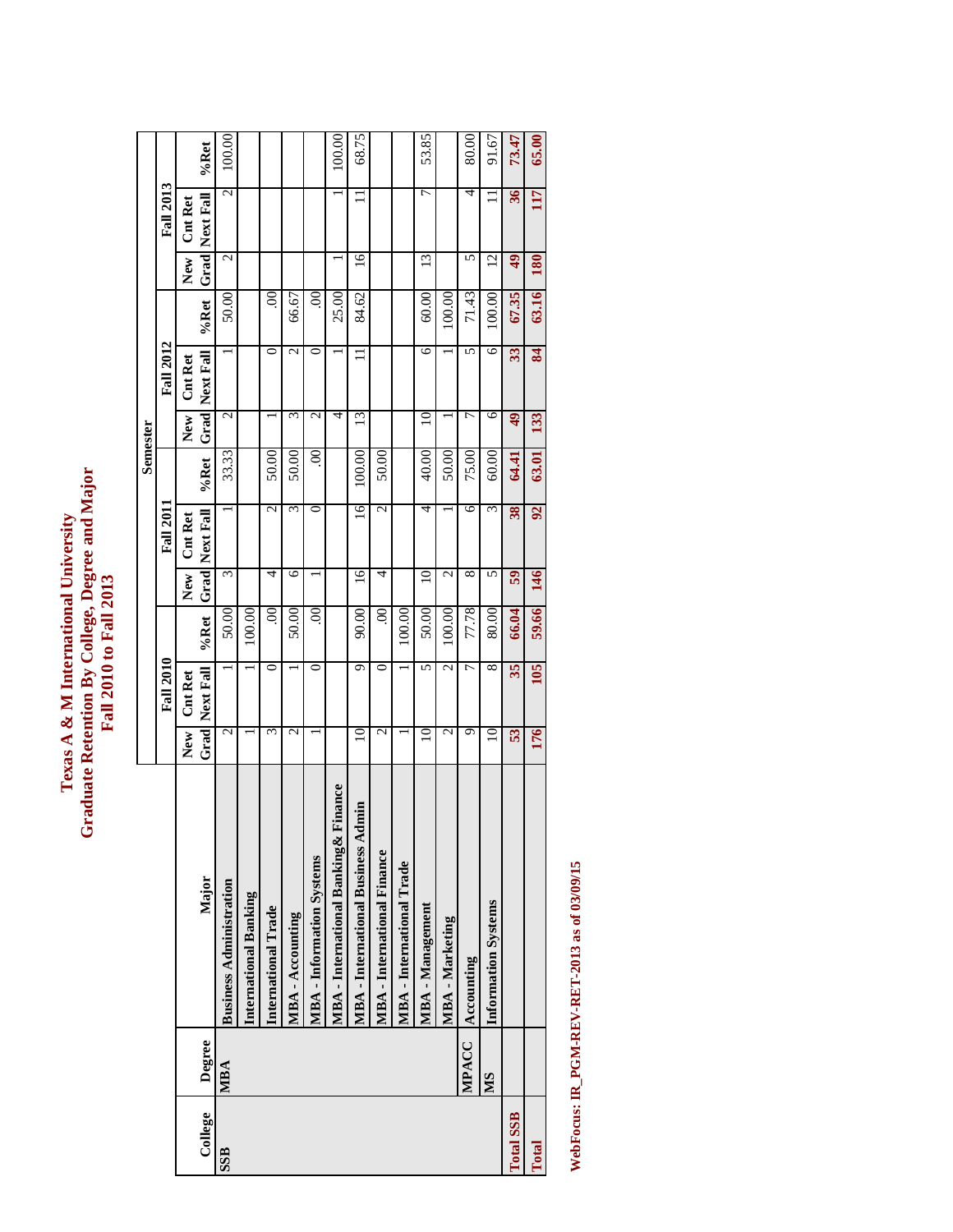|                  |              |                                   |                               |                  |                   |                          |                  |                       | <b>Cohort Semester</b> |                  |                   |                          |                  |                       |
|------------------|--------------|-----------------------------------|-------------------------------|------------------|-------------------|--------------------------|------------------|-----------------------|------------------------|------------------|-------------------|--------------------------|------------------|-----------------------|
|                  |              |                                   |                               | <b>Fall 2006</b> |                   |                          | <b>Fall 2007</b> |                       |                        | <b>Fall 2008</b> |                   |                          | <b>Fall 2009</b> |                       |
|                  |              |                                   | Cohort                        | $5y$ r           |                   | Cohort                   | $5y$ r           |                       | <b>Cohort</b>          | 5yr              |                   | Cohort                   | $5y$ r           |                       |
| College          | Degr         | Major                             | $\frac{1}{q}$<br>$_{\rm Com}$ | Grad Cnt         | <b>Grad Rate</b>  | Count                    |                  | Grad Cnt Grad Rate    | Count                  | Grad Cnt         | <b>Grad Rate</b>  | Count                    |                  | Grad Cnt Grad Rate    |
| AS               | МĄ           | <b>Counseling Psychology</b>      | ٥                             |                  | 88.89             |                          |                  | ຣຸ                    |                        |                  | 66.67             |                          |                  | 41.67                 |
|                  |              | English                           | $\omega$                      |                  | 33.33             |                          | $\circ$          | S                     | 6                      |                  |                   | 4                        | $\circ$          | 8                     |
|                  |              | <b>History</b>                    |                               |                  | 100.00            | $\mathbf 2$              | $\circ$          | $\infty$              |                        |                  | 100.00            | ξ                        | $\circ$          | 00.                   |
|                  |              | <b>Political Science</b>          |                               |                  |                   |                          | 0                | $\mathcal{S}_{\cdot}$ |                        |                  |                   | 3                        | $\circ$          | S.                    |
|                  |              | Sociology                         | 3                             | 0                | $\mathbf{S}$      |                          |                  | 100.00                | 4                      |                  | 50.00             | 4                        | $\epsilon$       | 75.00                 |
|                  |              | Spanish                           | $\sim$                        | ᅌ                | $\mathcal{O}$     |                          |                  |                       | $\mathbf{c}$           | ∾∣೦              | S.                | $\infty$                 |                  | 12.50                 |
|                  | <b>NIAIS</b> | Interdisciplinary Studies         |                               | $\circ$          | $\infty$          | $\epsilon$               |                  | 33.33                 |                        |                  |                   |                          |                  |                       |
|                  | MPA          | <b>Health Administration</b>      |                               |                  |                   | S                        | $\mathbf{\sim}$  | 40.00                 | $\mathcal{L}$          |                  | 50.00             |                          |                  |                       |
|                  |              | <b>Public Administration</b>      | $\overline{17}$               | 5                | 29.41             | C                        |                  | 111                   | $\Box$                 | ξ                | 27.27             | $\overline{13}$          | ω                | 23.08                 |
|                  | <b>NIS</b>   | Biology                           | $\epsilon$                    | $\circ$          | S                 | $\epsilon$               | ᅌ                | $\odot$               | $\mathbf{c}$           | $\circ$          | 60                | S                        |                  | 20.00                 |
|                  |              | <b>Criminal Justice</b>           |                               | 0                | 8                 | $\epsilon$               | $\mathcal{L}$    | 66.67                 | 4                      |                  | 25.00             | ٥                        | $\circ$          | $\mathcal{S}$         |
|                  |              | Mathematics                       |                               |                  | 100.00            |                          |                  |                       | $\overline{c}$         |                  | 50.00             | 4                        | $\circ$          | $\odot$               |
|                  |              | Psychology                        |                               |                  | 100.00            | 5                        | 0                | .00 <sub>1</sub>      |                        |                  |                   | 4                        |                  |                       |
| <b>Total AS</b>  |              |                                   | 52                            | 17               | 32.69             | 36                       | $\overline{ }$   | 19.44                 | $\mathfrak{L}$         | 13               | 35.14             | 69                       | $\mathbf{14}$    | $\frac{25.00}{20.29}$ |
|                  |              |                                   |                               |                  |                   |                          |                  |                       |                        |                  |                   |                          |                  |                       |
| E                | <b>NIS</b>   | <b>Curriculum and Instruction</b> | 01                            | 6                | 00:09             | $\sigma$                 | 4                | 44.44                 | 57                     | $\mathcal{L}$    | 40.00             | 6                        | $\sim$           | 33.33                 |
|                  |              | <b>School Counseling</b>          | $\mathbf 0$                   |                  | 81.75             | $\overline{c}$           | $\circ$          | 00:05                 |                        | $\circ$          | 60                | $\circ$                  | $\overline{4}$   | 66.67                 |
|                  |              | <b>Special Education</b>          | $\overline{P}$                | $\mathcal{L}$    | 50.00             | $\overline{\mathcal{C}}$ | $\circ$          | .00 <sub>1</sub>      | 4                      | $\epsilon$       | 75.00             |                          | 4                | 36.36                 |
|                  | MSED         | Administration                    |                               |                  | 100.00            |                          |                  |                       |                        |                  |                   |                          |                  |                       |
|                  |              | <b>Bilingual Education</b>        | $\epsilon$                    |                  | 33.33             |                          |                  | 100.00                | 4                      | 0                | $\mathcal{S}_{0}$ | $\mathcal{C}$            | 0                | S.                    |
|                  |              | Early Childhood Education         | $\overline{c}$                | 0                | $\mathcal{S}_{0}$ | $\mathbf 2$              | 0                | $\mathcal{S}_{0}$     |                        |                  |                   | $\epsilon$               | $\circ$          | $\mathcal{S}$         |
|                  |              | <b>Educational Administration</b> | 12                            | $\overline{c}$   | 100.00            | $\overline{\Omega}$      | $\overline{c}$   | 61.90                 | $\overline{c}$         | 15               | 71.43             | $\overline{9}$           | 5                | 26.32                 |
|                  |              | Reading                           |                               | 4                | 57.14             | 4                        | 0                | .00 <sub>1</sub>      |                        | $\circ$          | $\mathcal{S}$     | 3                        |                  | 33.33                 |
| <b>Total ED</b>  |              |                                   | 81                            | 33               | 68.75             | 51                       | $\overline{24}$  | 47.06                 | 42                     | $\overline{20}$  | 47.62             | $\overline{\mathbf{50}}$ | 16               | 32.00                 |
|                  |              |                                   |                               |                  |                   |                          |                  |                       |                        |                  |                   |                          |                  |                       |
| <b>HN</b>        | <b>NSW</b>   | Nurse Practitioner                |                               |                  |                   | 51                       | $\overline{13}$  | 100.00                | $12\,$                 | 6                | 50.00             |                          |                  |                       |
| <b>Total NH</b>  |              |                                   | $\bullet$                     | $\bullet$        | $.00\,$           | 13                       | 13               | 100.00                | 12                     | $\bullet$        | 00.05             | $\bullet$                | $\bullet$        | $\ddot{\bullet}$      |
|                  |              | <b>Business Administration</b>    | 57                            | 46               | 80.70             | 27                       | 19               | 70.37                 |                        | 23               | 63.89             | 58                       | $20\,$           | 34.48                 |
| SSB              | MBA          |                                   |                               |                  |                   |                          |                  |                       | $\frac{36}{2}$         |                  |                   |                          |                  |                       |
|                  |              | <b>International Banking</b>      |                               |                  | 00.001            |                          | 0                | $\mathcal{S}_{0}$     |                        | $\mathbf{C}$     | 00.001            |                          | $\circ$          | $\odot$               |
|                  |              | International Trade               |                               |                  |                   | 3                        | $\epsilon$       | 100.00                |                        |                  |                   | 3                        | $\sim$           | 66.67                 |
|                  | MPACC        | Accounting                        | $\epsilon$                    | $\mathcal{L}$    | 66.67             |                          |                  | 100.00                | 8                      | $\circ$          | 75.00             |                          |                  | 63.64                 |
|                  | <b>NIS</b>   | <b>Information Systems</b>        | 29                            | $\overline{c}$   | 72.41             | 34                       | 33               | 97.06                 | 28                     | 25               | 89.29             | $\overline{6}$           | $\overline{10}$  | 62.50                 |
|                  | PHD          | <b>Business Administration</b>    |                               |                  |                   |                          |                  |                       |                        |                  | 100.00            |                          |                  |                       |
|                  |              | <b>International Banking</b>      |                               |                  |                   |                          |                  |                       |                        |                  |                   |                          |                  | 100.00                |
|                  |              | International Business Admin      | $\mathcal{L}$                 | $\circ$          | S.                | Σ                        |                  | 33.33                 | 9                      |                  | 50.00             | 0                        | $\epsilon$       | 50.00                 |
| <b>Total SSB</b> |              |                                   | 92                            | <b>70</b><br>120 | 76.09             | 75                       | 63               | 84.00                 | $\mathbf{g}$           | $\circledcirc$   | 74.07             | $\frac{6}{5}$            | 43               | 44.79                 |
| Total            |              |                                   |                               |                  | 62.50             | 175                      | <b>LOT</b>       | 61.14                 | 772                    | 66               | 57.56             | 215                      | 73               | 33.95                 |

Texas A & M International University<br>New Graduate Students 5th Year Graduation Rates<br>Fall 2006 - Fall 2009 **New Graduate Students 5th Year Graduation Rates Texas A & M International University Fall 2006 - Fall 2009** 

WebFocus: IR\_PGM-REV-GRAD-RATE-GR-2015 as of 03/09/15 **WebFocus:IR\_PGM-REV-GRAD-RATE-GR-2015 as of 03/09/15**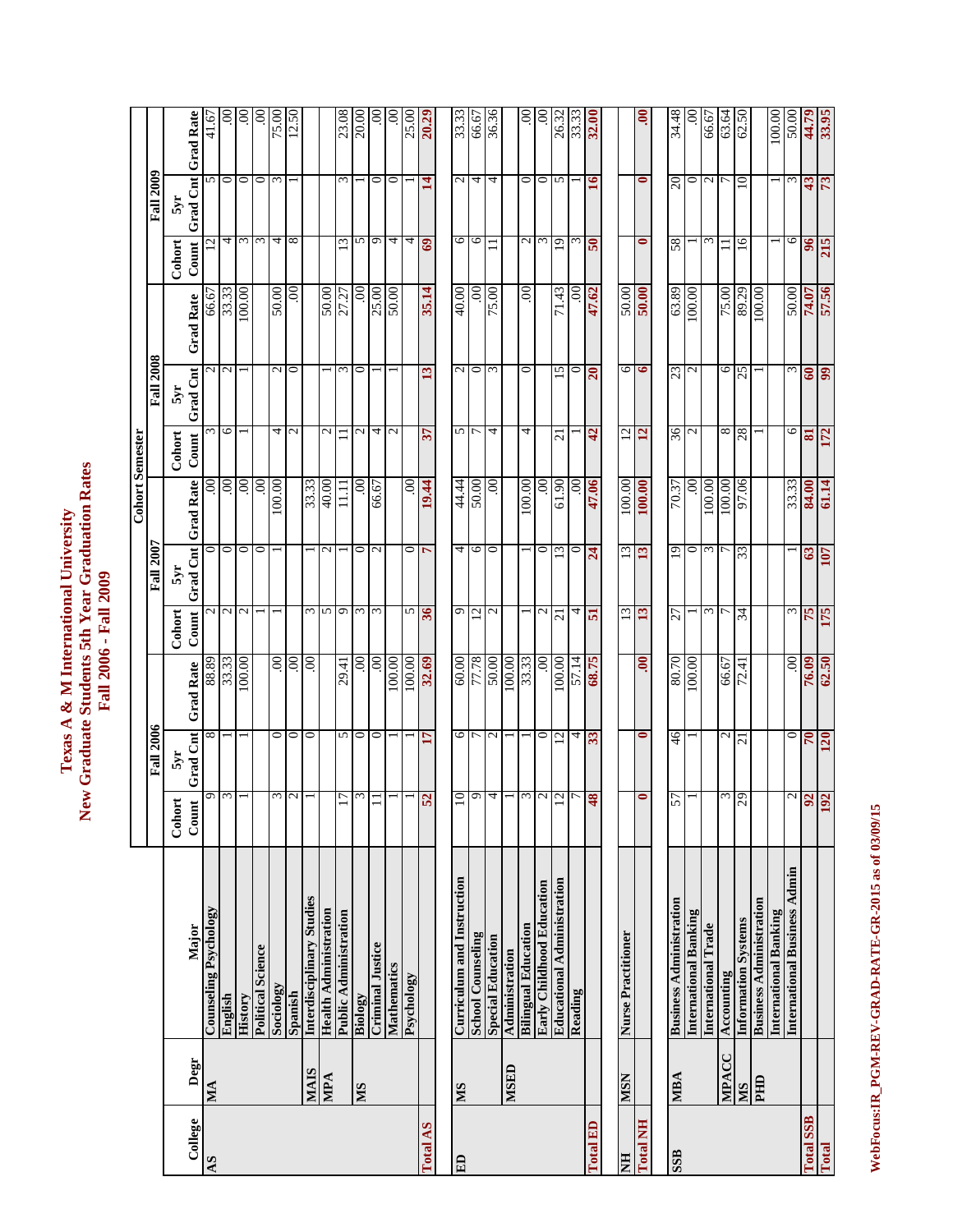## **Texas A & M International University Graduate Degrees Awarded by Fiscal Year FY 2010 to FY 2014**

|                  |               |                                      |                |                | <b>Fiscal Year</b> |                  |                         |
|------------------|---------------|--------------------------------------|----------------|----------------|--------------------|------------------|-------------------------|
| Colg             | <b>Degree</b> | Major                                | 2009-2010      | 2010-2011      | 2011-2012          | 2012-2013        | 2013-2014               |
| AS               | MA            | <b>Counseling Psychology</b>         |                | 4              | 6                  | $\overline{17}$  | 11                      |
|                  |               | English                              |                | 10             | 4                  | 11               | 2                       |
|                  |               | History                              |                |                | 3                  | 3                | $\overline{c}$          |
|                  |               | <b>History and Political Thought</b> | $\overline{0}$ | $\overline{0}$ | $\boldsymbol{0}$   | $\boldsymbol{0}$ | 3                       |
|                  |               | <b>Political Science</b>             |                |                | 5                  | 2                | $\overline{2}$          |
|                  |               | Sociology                            | 0              |                | 8                  | 3                | $\overline{\mathbf{3}}$ |
|                  |               | Spanish                              |                | 3              | 4                  | $\,$ 8 $\,$      | $\overline{2}$          |
|                  | <b>MPA</b>    | <b>Health Administration</b>         |                |                | 1                  | 1                | $\overline{0}$          |
|                  |               | Public Administration                | 5              | 10             | 9                  | 9                | 3                       |
|                  | MS            | Biology                              | 3              | 9              | 4                  | 1                | 5                       |
|                  |               | <b>Criminal Justice</b>              | 8              | 5              | $\overline{9}$     | 5                | $\overline{\mathbf{c}}$ |
|                  |               | <b>Mathematics</b>                   | $\theta$       |                | $\overline{c}$     | $\overline{2}$   | $\overline{3}$          |
|                  |               | Psychology                           |                | 2              | 1                  | 1                | $\overline{0}$          |
| <b>Total AS</b>  |               |                                      | 34             | 55             | 56                 | 63               | 38                      |
|                  |               |                                      |                |                |                    |                  |                         |
| ED               | <b>MS</b>     | Curriculum and Instruction           | 15             | 12             | 10                 | 7                | 21                      |
|                  |               | <b>School Counseling</b>             | 21             | 12             | 10                 | $\overline{17}$  | 17                      |
|                  |               | <b>Special Education</b>             | 5              | 8              | 12                 | $\overline{17}$  | 6                       |
|                  | <b>MSED</b>   | <b>Bilingual Education</b>           | $\overline{4}$ | 7              | 3                  | $\overline{4}$   | $\mathbf{1}$            |
|                  |               | Early Childhood Education            | $\theta$       | $\overline{0}$ | $\theta$           | 1                | $\overline{0}$          |
|                  |               | <b>Educational Administration</b>    | 46             | 21             | 33                 | 47               | 40                      |
|                  |               | Reading                              |                |                | 4                  | 1                | 1                       |
| <b>Total ED</b>  |               |                                      | 94             | 61             | 72                 | 94               | 86                      |
|                  |               |                                      |                |                |                    |                  |                         |
| NH               | <b>MSN</b>    | <b>Nurse Practitioner</b>            | 17             | 12             | $\mathbf{0}$       | 11               | 15                      |
| <b>Total NH</b>  |               |                                      | 17             | 12             | $\mathbf{0}$       | 11               | 15                      |
|                  |               |                                      |                |                |                    |                  |                         |
| <b>SSB</b>       | <b>MBA</b>    | <b>Business Administration</b>       | 90             | 87             | 85                 | 75               | 63                      |
|                  |               | <b>International Banking</b>         | $\overline{c}$ |                | $\Omega$           | $\Omega$         | $\overline{0}$          |
|                  |               | <b>International Trade</b>           |                |                | 5                  | $\overline{2}$   | $\mathbf{1}$            |
|                  | <b>MPACC</b>  | Accounting                           | 17             | 9              | 11                 | 18               | 11                      |
|                  | MS            | <b>Information Systems</b>           | 46             | 29             | 19                 | 8                | 16                      |
|                  | <b>PHD</b>    | <b>International Business Admin</b>  | 6              | っ              | 5                  | 3                | 4                       |
| <b>Total SSB</b> |               |                                      | 162            | 135            | 125                | 106              | 95                      |
| <b>Total</b>     |               |                                      | 307            | 263            | 253                | 274              | 234                     |

**WebFocus: IR\_GRAD-PGM-REV-DEGR-2015 as of 03/09/15**